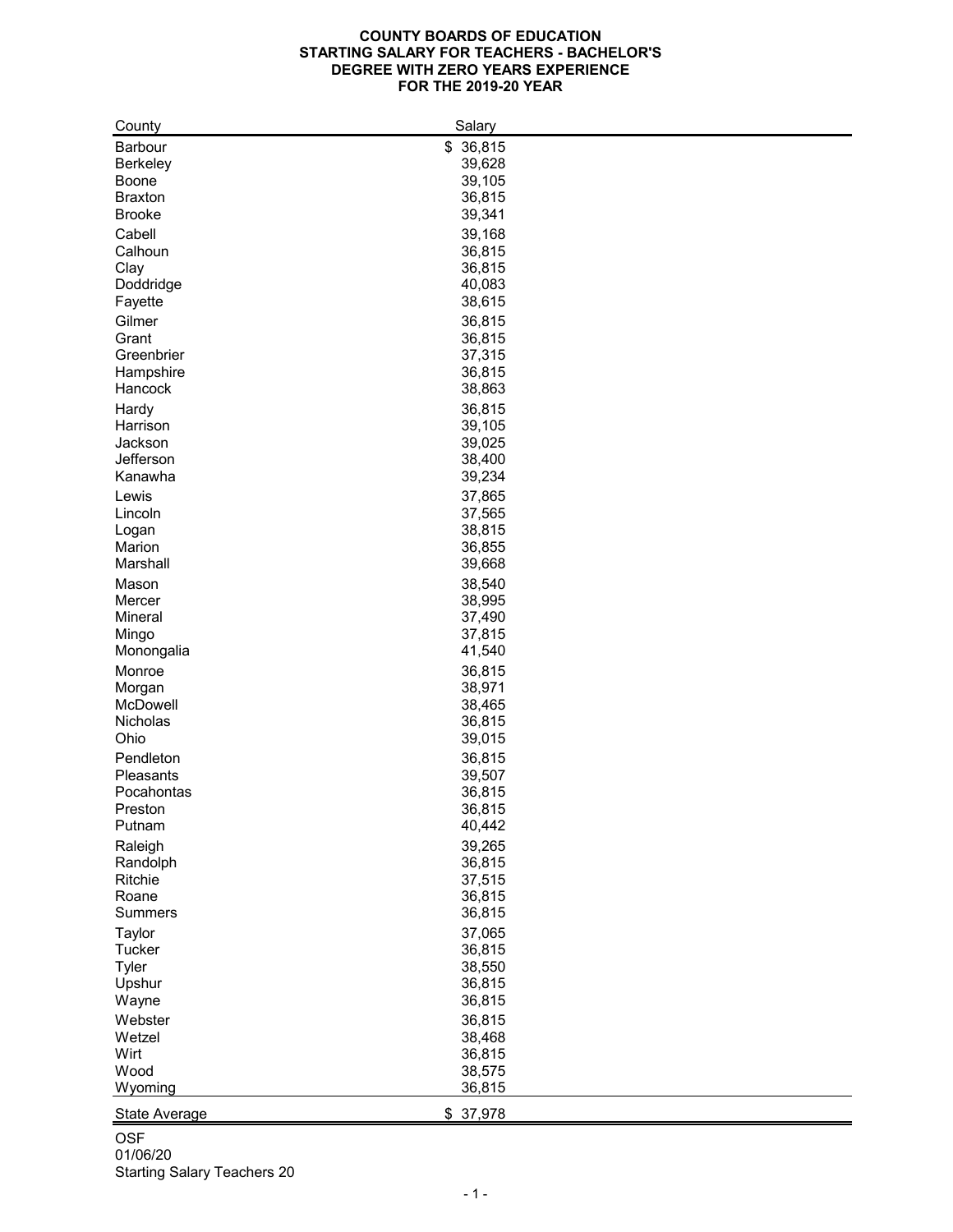## **COUNTY BOARDS OF EDUCATION STARTING SALARY FOR TEACHERS - BACHELOR'S DEGREE WITH ZERO YEARS EXPERIENCE ARRANGED IN DESCENDING ORDER FOR THE 2019-20 YEAR**

| Ct.                       | County               | Salary       |
|---------------------------|----------------------|--------------|
| $\mathbf 1$               | Monongalia           | \$<br>41,540 |
| $\overline{2}$            | Putnam               | 40,442       |
| $\ensuremath{\mathsf{3}}$ | Doddridge            | 40,083       |
| 4                         | Marshall             | 39,668       |
| 5                         | <b>Berkeley</b>      | 39,628       |
|                           |                      |              |
| 6                         | <b>Pleasants</b>     | 39,507       |
| $\overline{7}$            | <b>Brooke</b>        | 39,341       |
| $\bf 8$                   | Raleigh              | 39,265       |
| $\boldsymbol{9}$          | Kanawha              | 39,234       |
| 10                        | Cabell               | 39,168       |
| 11                        | <b>Boone</b>         | 39,105       |
| 11                        | Harrison             | 39,105       |
| 13                        | Jackson              | 39,025       |
| 14                        | Ohio                 | 39,015       |
| 15                        | Mercer               | 38,995       |
| 16                        | Morgan               | 38,971       |
| 17                        | Hancock              | 38,863       |
|                           |                      | 38,815       |
| 18                        | Logan                |              |
| 19                        | Fayette              | 38,615       |
| 20                        | Wood                 | 38,575       |
| 21                        | <b>Tyler</b>         | 38,550       |
| 22                        | Mason                | 38,540       |
| 23                        | Wetzel               | 38,468       |
| 24                        | McDowell             | 38,465       |
| 25                        | Jefferson            | 38,400       |
| 26                        | Lewis                | 37,865       |
| 27                        | Mingo                | 37,815       |
| 28                        | Lincoln              | 37,565       |
| 29                        | Ritchie              | 37,515       |
| 30                        | Mineral              | 37,490       |
|                           |                      |              |
| 31                        | Greenbrier           | 37,315       |
| 32                        | <b>Taylor</b>        | 37,065       |
| 33                        | Marion               | 36,855       |
| 34                        | <b>Barbour</b>       | 36,815       |
| 34                        | <b>Braxton</b>       | 36,815       |
| 34                        | Calhoun              | 36,815       |
| 34                        | Clay                 | 36,815       |
| 34                        | Gilmer               | 36,815       |
| 34                        | Grant                | 36,815       |
| 34                        | Hampshire            | 36,815       |
| 34                        | Hardy                | 36,815       |
| 34                        | Monroe               | 36,815       |
| 34                        | <b>Nicholas</b>      | 36,815       |
| 34                        | Pendleton            | 36,815       |
| 34                        | Pocahontas           | 36,815       |
|                           |                      |              |
| 34                        | Preston              | 36,815       |
| 34                        | Randolph             | 36,815       |
| 34                        | Roane                | 36,815       |
| 34                        | <b>Summers</b>       | 36,815       |
| 34                        | <b>Tucker</b>        | 36,815       |
| 34                        | Upshur               | 36,815       |
| 34                        | Wayne                | 36,815       |
| 34                        | Webster              | 36,815       |
| 34                        | Wirt                 | 36,815       |
| 34                        | Wyoming              | 36,815       |
|                           |                      |              |
| $\sim$                    | <b>State Average</b> | \$<br>37,978 |